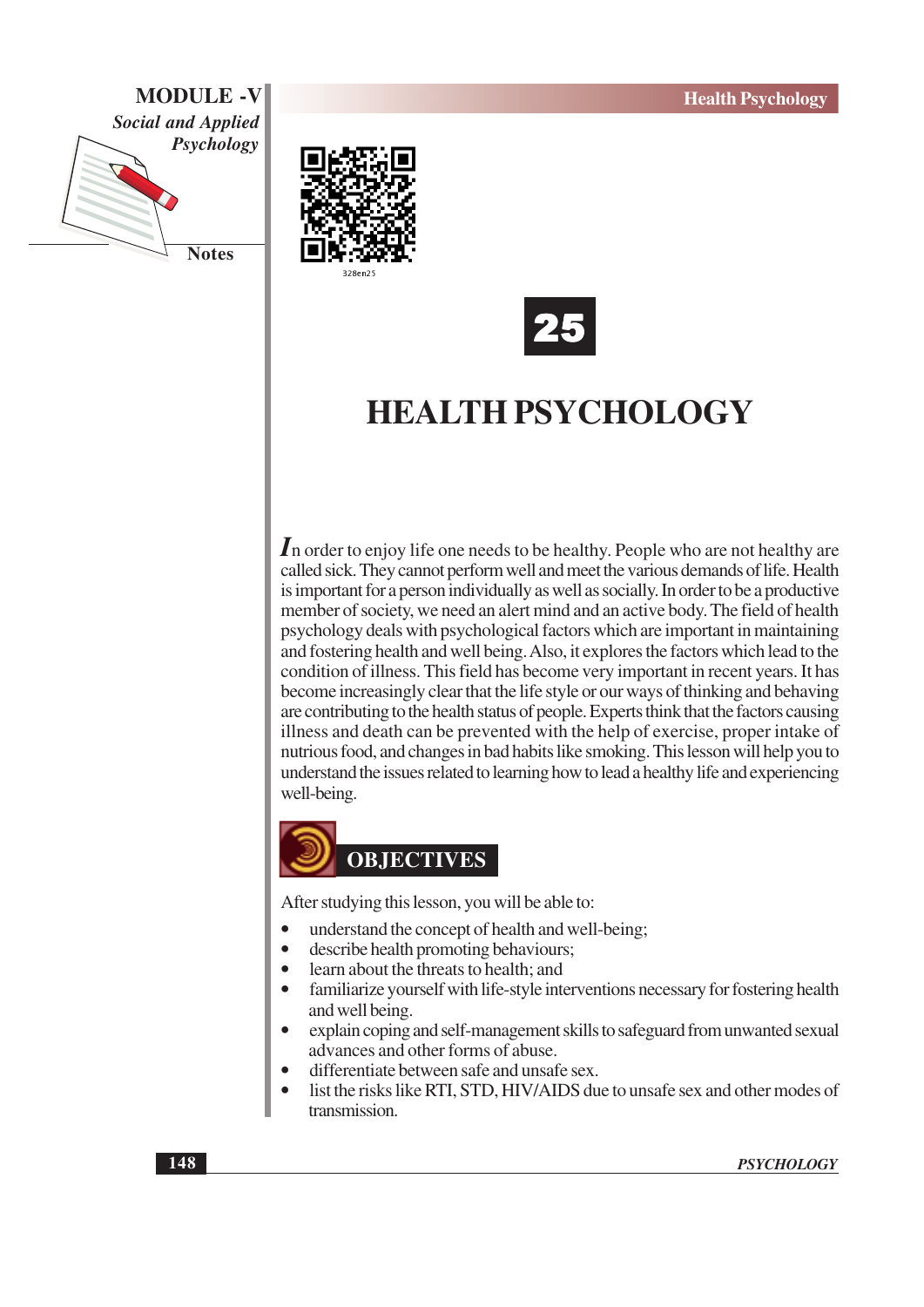# 25.1 CONCEPT OF HEALTH AND WELL BEING

Health refers to a state of physical, mental and spiritual well being. Health should not be confused with absence of illness. It is a positive state. In addition to absence of illness, it incorporates thriving and coping. Health occupies a central place in the personal and social lives of the people. The quality of life of people in today's world is being challenged from many quarters which reflect on the poor health of the people. On the one hand the external environment is changing very fast. It demands coping with a number of environmental stresses. Also, these changes in social structure (e.g., disintegration of family and other social institutions), increase in competition and consumerism are contributing to increase in frustration, loneliness, conflict and loss of support. The result is that psychosomatic disorders are on the rise. An analysis of this scenario indicates that health and well-being are becoming casualities.

In today's busy life each one of us is experiencing a variety of tensions and stresses. Stress is now recognized as the silent killer. It has a negative effect on physical health as well as psychological well-being. Technically, stress refers to our response to events that are viewed as threatening and disrupting psychological functioning. The situations or factors in the environment that cause stress are called stressors. While the list of stressors can be very long, they can be grouped in four main categories: Stressful life events (e.g., divorce, retirement, pregnancy, death of a near and dear one, unemployment); Hassles of every day life (e.g., shopping, too many commitments, Commuting to work place in difficult situation); Work related stress (e.g., role ambiguity, unpleasant work environment, conflict with colleagues meeting targetes) and **Catastrophic events like disasters**. Stress is a potential source of health hazard for everybody but its effect depends on the degree of fit between person and environment. Also, people vary in certain dispositions like optimism, perception of control, health beliefs, emotional state, and personality pattern which may help or hinder coping with stress.

# **INTEXT OUESTIONS 25.1**

- 1. List the main challenges that create threat to quality of life in modern life.
- 2. Give three examples each of (a) stressful life events, (b) daily has sles and (c) work related stresses.

In Indian thought the term swasth (healthy) means the state of 'being in oneself'. In other words it is an auto-locus person who can be called swastha. Ayurveda or the science of life often refers to a state of balance or appropriateness (Sama) as an important component of well-being and health.

**MODULE-V Social and Applied** Psychology **Notes**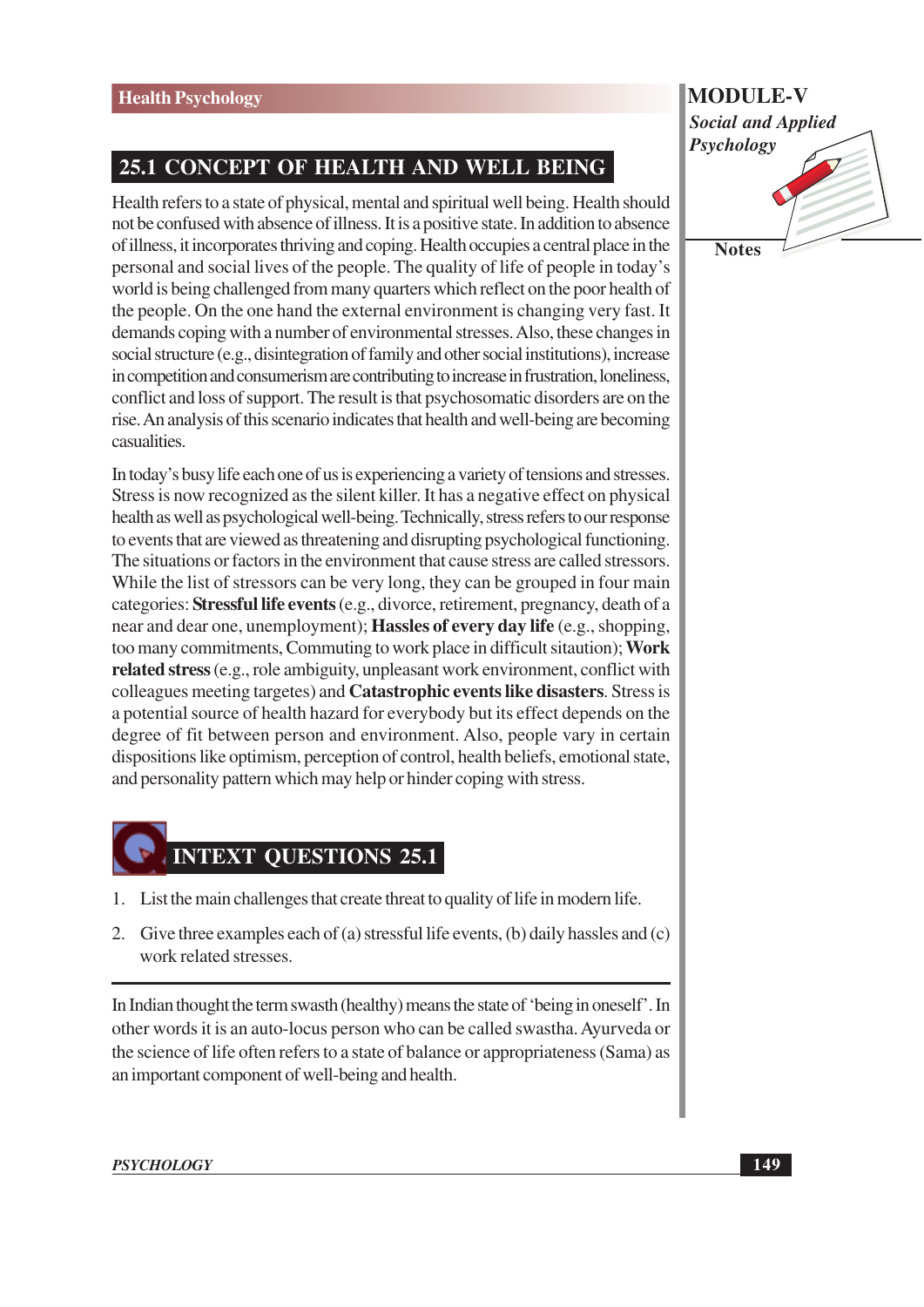

**Notes** 

# **25.2 HEALTH PROMOTING BEHAVIOURS**

Achieving health requires following certain patterns of behaviour. The important behaviours are described below:

#### (i) Relaxation

Relaxation is very useful for stress reduction. Meditation which involves focusing attention on an object, word, or phrase has been found to have a calming effect. Another kind of relaxation is called progressive muscle relaxation. It involves systematically tensing and then relaxing the muscles while lying down or sitting comfortably. Yoga Nidra is also used for this purpose. Relaxation often involves deep breathing. By holding one's breath for a few seconds and exhaling slowly.

#### (ii) Exercise

Regular exercise helps in maintaining physical and mental health. It strengthens the heart and lungs and improves the use of oxygen by the body. Jogging, running, bicycling and aerobic exercise are quite useful to this end. The benefits include cardiovascular fitness and endurance, improved capacity for physical work, optimization of body weight, improvement of muscle tone and strength, control of hypertension, improved stress tolerance, and focusing of attention and concentration. In order to benefit from exercise it should be done regularly.

#### (iii) Weight Control

Regulation of food intake is determined by a complex system. In fact a set of biochemical processes control it. Poor regulation of food leads to high accumulation of body fat. The resulting obesity works as a risk factor because it increases blood pressure and cholesterol level. Obesity has been found to be a cause of early mortality. Genetic factors, and stress both are found to contribute to obesity. Weight control is very difficult. Dietary intervention is necessary but often insufficient for producing lasting weight loss. Fasting, yoga, surgery, use of appetite suppressing drugs are also used for this purpose. A multi-pronged approach to weight control is found better. Analysis of eating habits is used to make people aware of their eating patterns. The analysis of stimuli that affect eating provides insights to regulate eating. People are trained to modify the stimuli in their environment that have previously elicited and maintained over-eating. The patients are trained to control the eating process itself. Developing a sense of self control over eating contributes to weight control.

#### (iv) Diet

A healthy diet should be a goal for every one of us. Studies indicate that dietary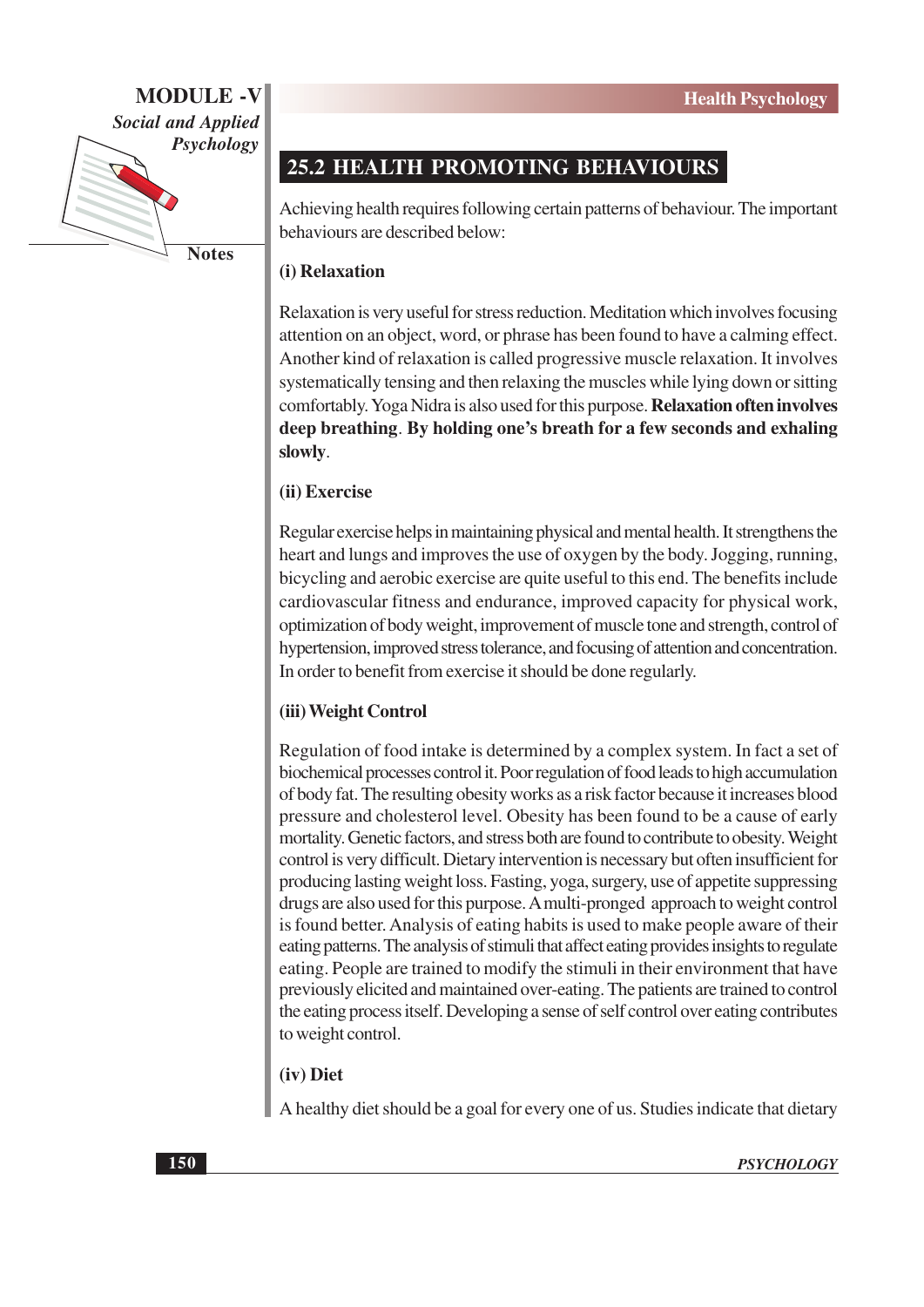#### **Health Psychology**

habits are critically involved in the development of diseases like cancer, hypertension and cardiovascular diseases. Low fat and low-cholesterol diet reduces the incidence of cardiac disease. Dietary control involves meal planning, cooking methods and eating habits. It has been noted that intervention with family is useful for promoting and maintaining dietary change.



- 1. Fill in the blanks:
	- Relaxation involves \_\_\_\_\_\_\_\_ breath, holding \_\_\_\_\_\_ and  $(a)$ slowly while relaxing the muscles.
	- $(b)$ control.
	- $(c)$ and the habits. methods, and

#### **Attending to Health Problems**

It is very important to attend to your health problems in time. The matter of prime importance in any health matter is that it shold be attended to without delay, as sometimes a problem may progress fast. Once a complaint or a symptom is noticed in the body whether physical or mental. It should be reported to a qualified medical personnel. You should proceed to take the necessary corrective steps at the earliest as per his consultaiton and guidance.

### **Positive Emotions**

It is often said that a smiling face indicates happiness and mental health. It is true, but it misses one important information-that experiencing positive emotions like love, affection, interest, empathy, forgiveness, gratitude etc. contribute to one's state of health and well being. Recent studies indicate that the experiences of various positive emotions enhance the status of one's health. It is, therefore, important to discover, arrange and create opportunities for experiencing positive emotions in everyday encounters.

## **25.3 THREATS TO HEALTH**

It must be clear by now that many of the diseases and threats to health which ultimately reduce longevity are related to the ways we behave and conduct

#### **PSYCHOLOGY**

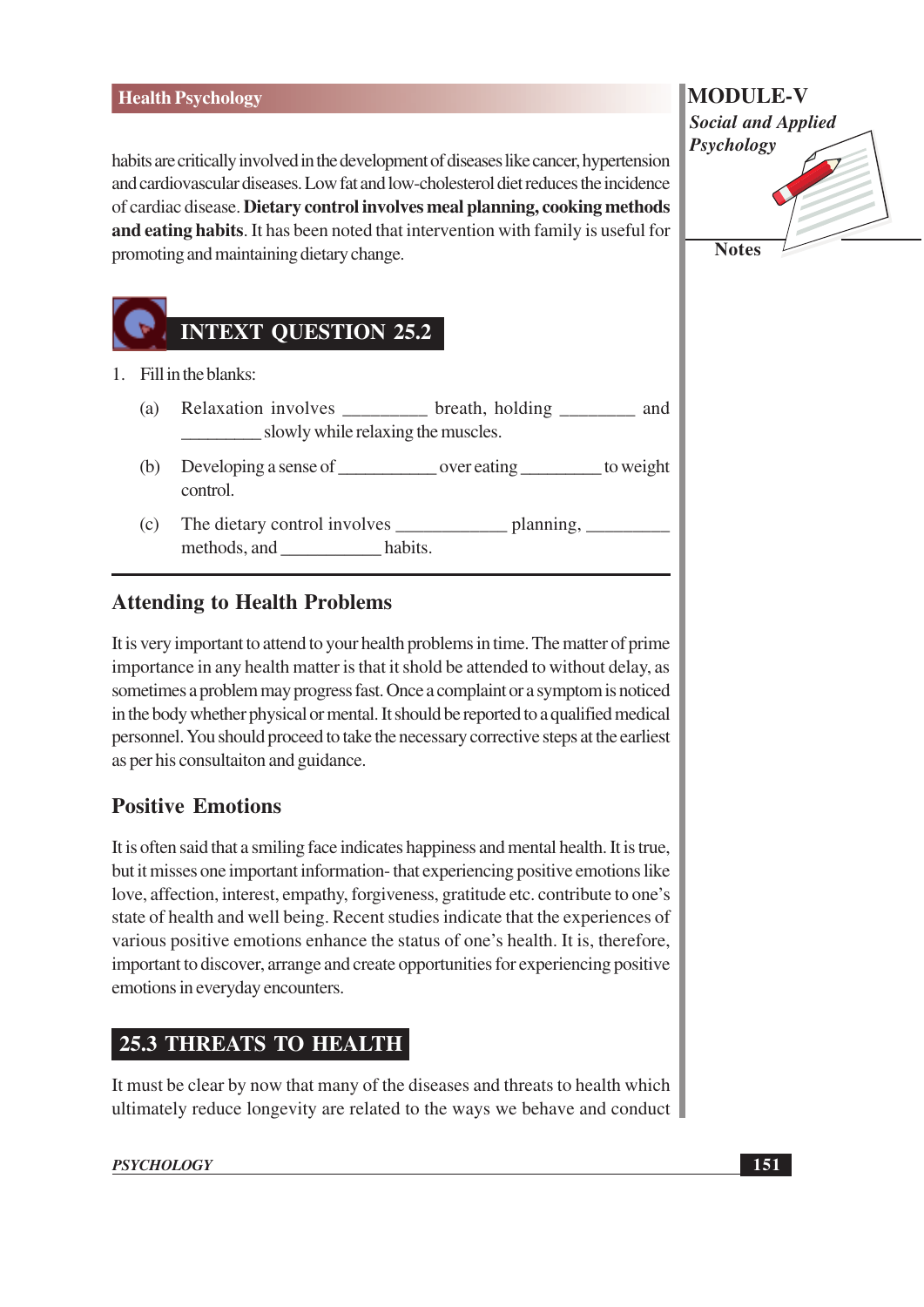

**Notes** 

ourselves. In order to ameliorate such conditions we need to adopt a life-style consisting of certain do's and don'ts. Unfortunately, people develop habits that often create problems. They indulge in many self destructive behaviours. Some of the important ones which increase the risk for health are as follows.

- 1. Alcohol and Drug Use: In the modern period these are the most common health impairing habits. Taken in an overdose they can immediately kill people. The addiction to alcohol and drugs often damage the respiratory system, intestine, liver in particular and other bodily systems in general. The thinking capacity and decision making also get affected. Alcohol, in particular adversely affects liver and may produce cirrohsis.
- 2. Smoking: Studies clearly show that the chances of lung cancer and heart disease go high among the smokers. Smoking leads to chronic bronchitis and respiratory disorders. Interestingly the dangers of smoking are not confined to the smokers alone. The spouses, family members and co-workers who live with smokers are also prone to a variety of health disorders. Accompanied by over-weight and stress, smoking becomes more dangerous.
- 3. Use of Tobacco: In India tobacco is used in many ways. People eat raw tobacco, smell it and chew it with paan leafs. The studies indicate that use of tobacco is related to mouth cancer. It adversely affects oral hygiene and may even involve gums and teeth.
- 4. Poor Nutritional Habits: In recent years there has been an increase in following poor dietary practices. Use of junk food (fast food!) and eatables which are imbalanced in terms of cholesterol, fats, calories etc. have become the order of the day. Awareness needs to be generated in public about benefits of eating raw food and lot of fruits. The meals should be programmed for healthy living. In order to experiment with new taste, people often go for nutritionally imbalanced food. Uncontrolled food may lead to obesity.
- Lack of Exercise: Modern life values, white collar jobs increasingly lead to 5. sedentary life. They lack time and skills for exercise. Healthy body requires adequate exercise for the entire body. On account of laziness, time pressure and ignorance about the body system many people avoid exercises. As a result the body becomes weak and sick and premature ageing begins.
- 6. Unsafe Sex: HIV (Human Immunodeficiency Virus) and AIDS (Acquired Immune Deficiency Syndrome) is a fatal disease found among drug users (by needle sharing), homosexuals, and people engaging in sexual intercourse with a number of partners. It is estimated that approximately 6.5 million people have died because of AIDS. Following transmission, the virus grows rapidly and spreads throughout the body. The person infected by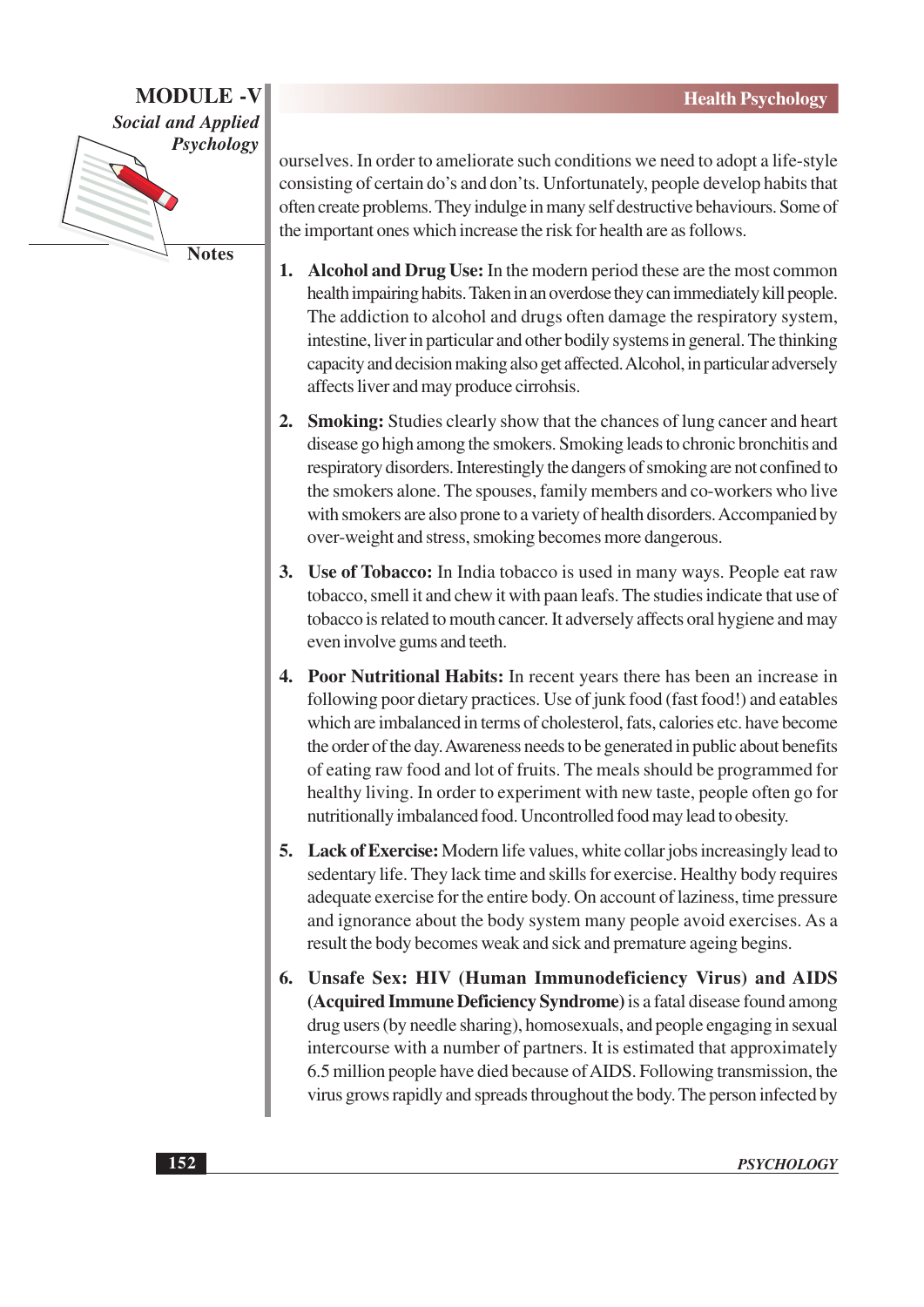this virus suffers from many abnormalities including neuro-endocrine and cardiovascular functioning.

# **INTEXT QUESTIONS 25.3**

Match the two lists of factors causing illness and nature of illness:

- 1. Alcohol (a) respiratory disease
- 2. Smoking (b) intestinal illness
- 3. Junk food  $(c)$  HIV/AIDS
- 4. Unsafe sex (d) obsity

#### 25.4 INTERVENTIONS FOR PROMOTING WELL **BEING**

Living long, and having a productive and healthy life is a dream for everybody. We can learn about it from the people who have been successful in attaining this enviable goal. Looking at people with such successful ageing, we notice that they were clearly different from the rest in terms of three factors viz.- diet, physical activity, and involvement in community life. In particular, these people preferred leafy green and root vegetables, fresh milk, fresh fruits and eat low to moderate amount of food. They maintain low to moderate levels of daily calorie intake. They also engage in physical activity and walking on a regular basis and they continue with their involvement in family and community affairs.

Based on researches of a wide variety, it is being felt that ensuring health and wellness is possible with the help of adopting certain preventive strategies. A brief description of these strategies is given below:

- (i) Primary Prevention: It tries to reduce or eliminate the occurrence of preventable illness and injury. It involves helping people learn about behaviour and health, promoting motivation and necessary skills to practice healthy behaviour, and modifying poor health practices. It also involves generating awareness about immunization.
- (ii) Secondary Prevention: The major goal of this kind of prevention is to decrease the severity of illness which a person suffers. With the help of early detection, using diagnostic tests that screen the disease, steps may be taken for cure. People can learn methods of self-examination of body parts, and functioning of various organs, that may help in prevention of disease.

**MODULE-V Social and Applied** Psychology **Notes**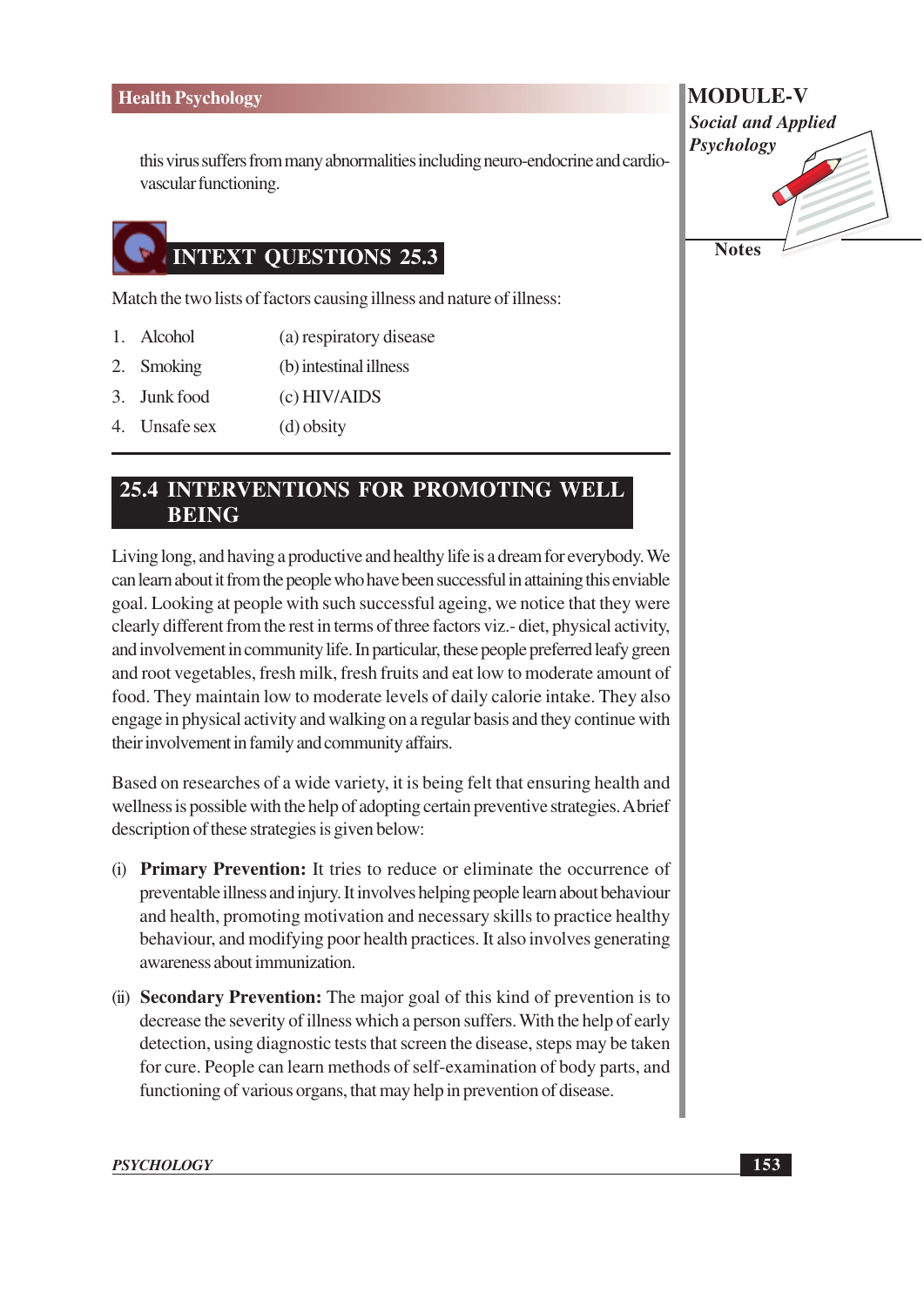

(iii) Changing the Life Style: It must be noted that medicine alone is not sufficient to cure disease, when life style is faulty. It is necessary to understand that the way we think and the way we behave are interrelated. Mind and body both go together. The various types of illnesses are often caused by our beliefs and habits. In achieving the optimum state of health it is important to achieve the harmony of body and mind. It is with this in view that Ayurveda, the Indian system of medicine, suggests that health and well being depend upon proper Ahara (diet), Vihar (recreation), Achara (conduct) and Vichara (thought). The key principles that need our attention in these areas are as follows.

# **Ahara** (Diet)

- Vegetarian food is safe and invigorating for the body.
- Fresh fruit and green vegetables rich in fiber contents, honey and curd provide vitamins, antioxidants, iron etc. necessary for health.
- Avoidance of food having opposite effects (e.g., hot milk and ice cream should be avoided).

## **Achar (Conduct)**

- Daily routine should be organized according to season.
- Drinking lot of water, regular massage, exercises and yogic asanas help to keep body fit and active
- Develop skills for proper time management.

### **Vihar and Vichar (Recreation and Thought)**

- Develop accommodative intellect, acceptance of criticism, understanding of the emotional needs of others.
- Practice self control and one should not be driven by lust and greed.
- Should not be dominated by negative emotions like fear, anger, jealousy and worry.
- Develop enduring friendships and social relations.
- Developing awareness of self, connectivity with others and spiritual inclination.

# **INTEXT QUESTIONS 25.4**

What are the important factors found in the people who show successful ageing?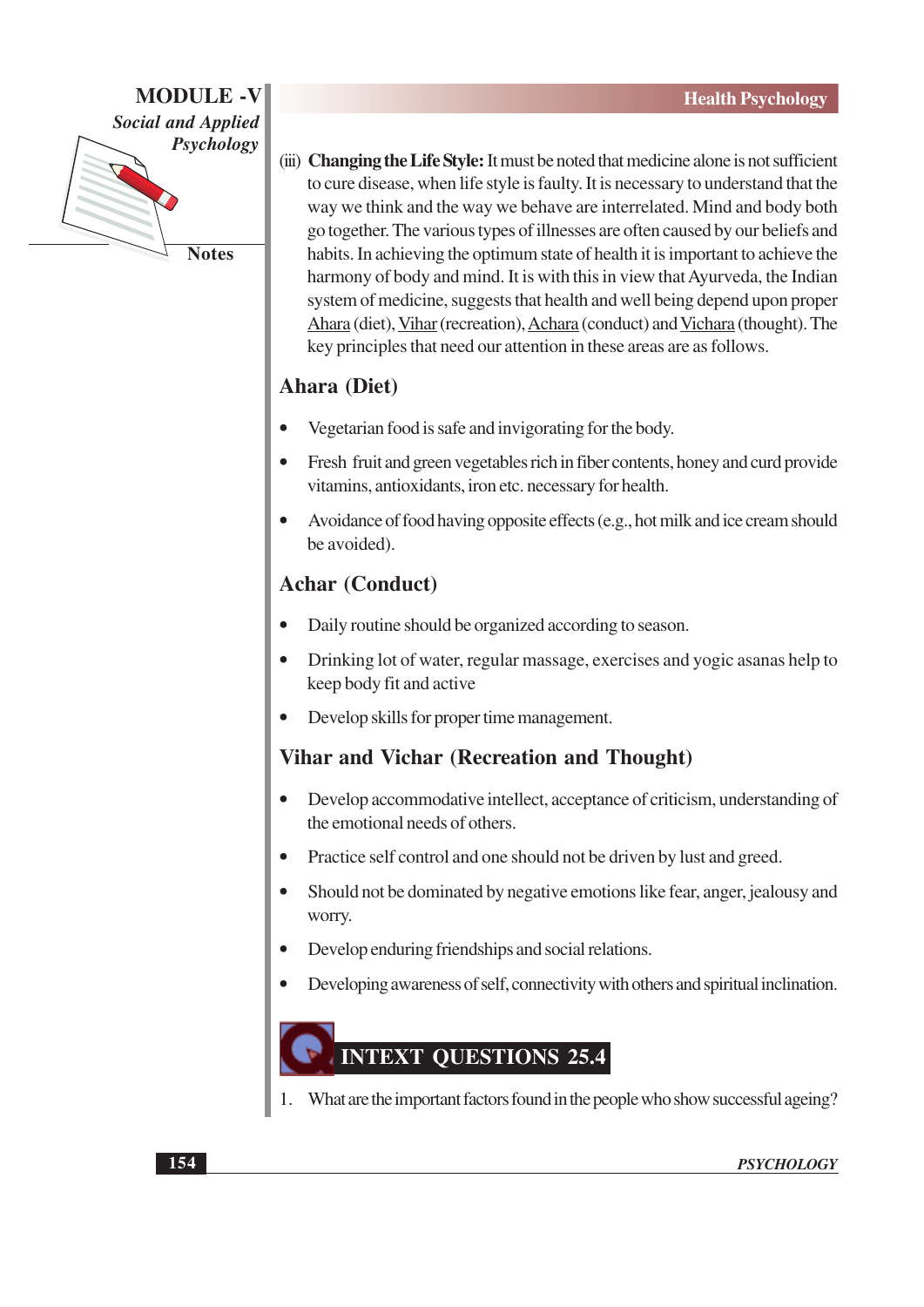- 2. Enumerate steps for primary prevention.
- 3. Describe the components of Ayurvedic view of life-style.

# WHAT YOU HAVE LEARNT

- Health is important for a person individually as well as socially. It consists of a state of physical, mental and spiritual well being.
- Contemporary life is full of stressful experiences in the context of family, economy, work and environment.
- Major stresses are categorized as stressful life events, hassles of everyday life, work related stress and catastrophic events.
- $\bullet$ Health promoting behaviours include relaxation, exercise, weight control, and diet. One must attend to health problems by proper diagnosis. Positive thinking have a positive effect on health.
- Threats to health include alcohol and drug use, smoking, tobacco, poor nutrition, lack of physical exercise and unsafe sex.
- Successful ageing is related to moderate eating habits, physical activity and  $\bullet$ community work.
- Prevention can occur at primary and secondary levels. However changing the life style plays a key role.
- According to Ayruveda, attention must be paid to diet, recreation, conduct  $\bullet$ and thought.



- 1. Discuss the concepts of health and well being.
- 2. What are the factors that should be considered for promoting health?
- 3. Mention some of the threats to health.
- 4. Suggest some information for promoting health.

# **KEY TO INTEXT OUESTIONS**

#### $25.1$

1. Changes in environment, disintegration of family, competition, loneliness.

#### **PSYCHOLOGY**

**MODULE-V Social and Applied** Psychology **Notes**